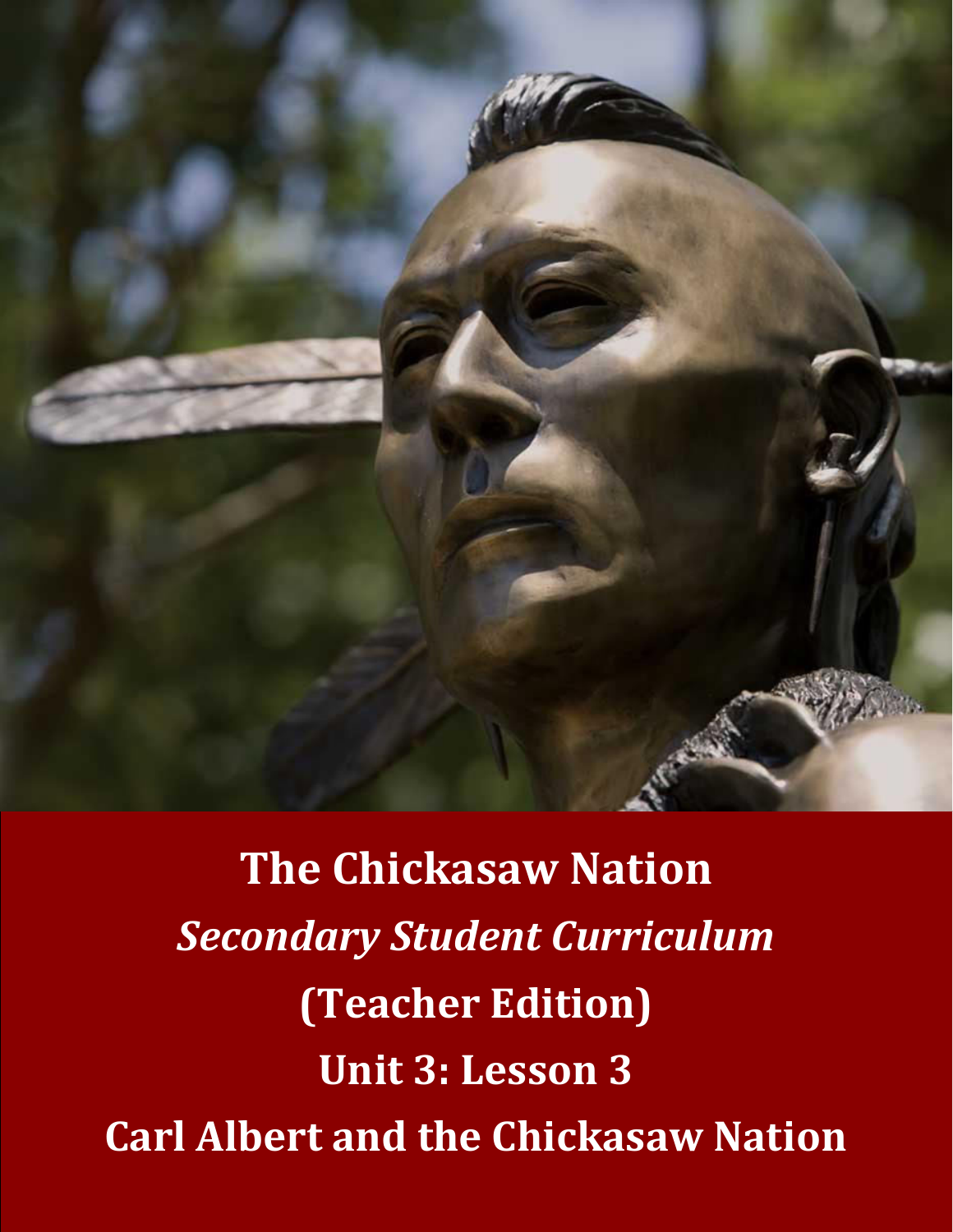# **Table of Contents**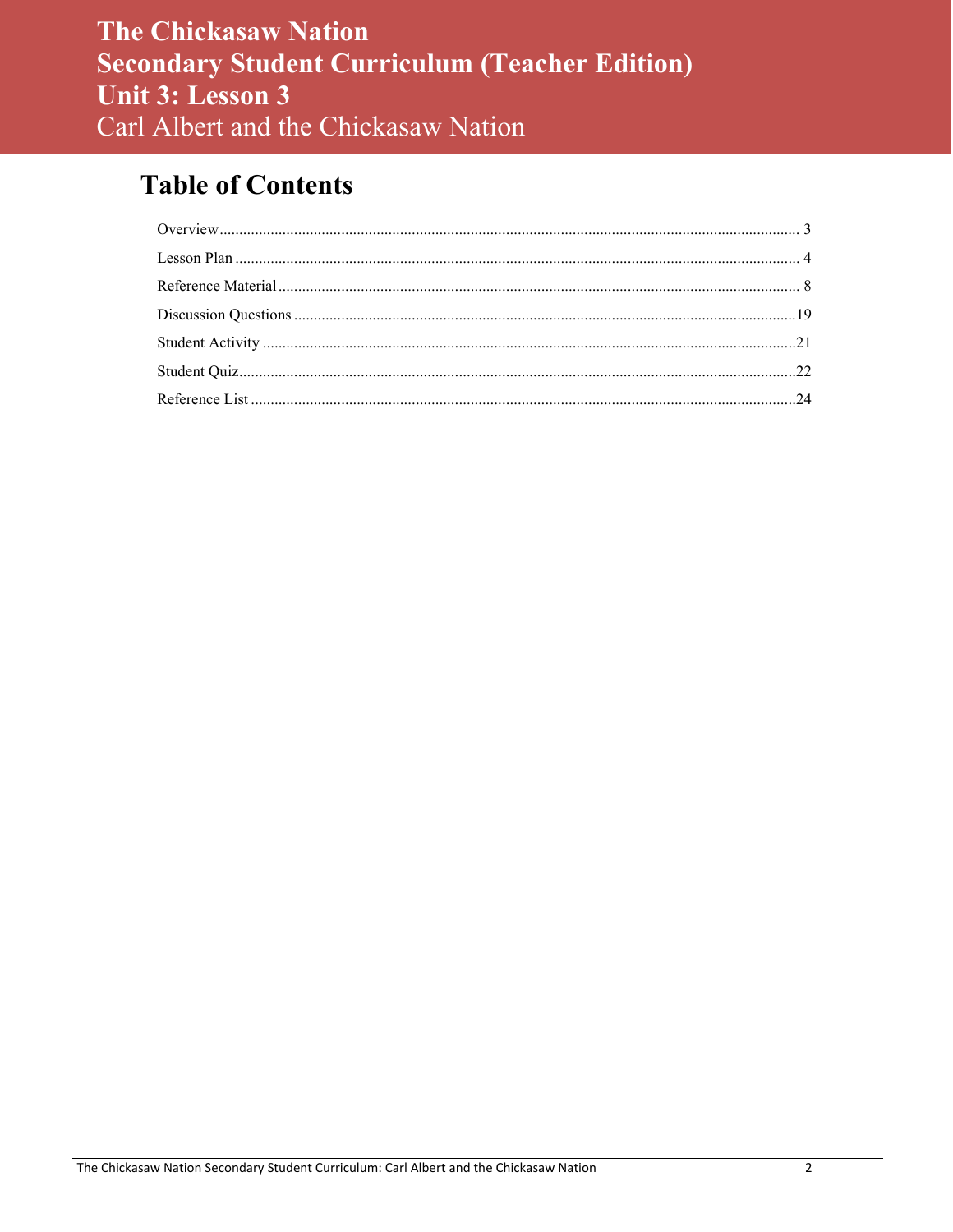#### <span id="page-2-0"></span>**Overview**

#### *Chokma* (Hello),

Thank you for your interest in the Chickasaw Nation Student Curriculum. We are pleased to offer this curriculum that explores our deep history, culture and traditions. Started in 2010 with the development of the Chickasaw Cultural Center, the curricula are designed to inform and educate individuals about the dynamic history of our Chickasaw leaders, monumental events and culture. Chickasaw historians, researchers, archaeologists and other educators, as well as tribal elders, have worked tirelessly to develop this curriculum to share our story.

We are excited to offer Unit 3. Each lesson focuses on a specific event and/or individual throughout the Chickasaw Nation's history and is complete with its own lesson plan, reading material, discussion questions, student activity, student quiz and reference list for convenience. All provided materials have been reviewed and approved by the Chickasaw Nation Department of Culture & Humanities and the Chickasaw Nation Department of Communications & Community Development.

The Chickasaw Nation would like to thank you for your support. If you have any questions, please contact Mr. Joe Thomas, special assistant to the secretary of the Chickasaw Nation Department of Culture & Humanities, at (580) 436-7258 or [joe.thomas@chickasaw.net.](mailto:joe.thomas@chickasaw.net)

*\*The following Oklahoma Academic Standards, as outlined in the Oklahoma State Department of Education's 2014 Social Studies guide, are to be used only as a basic guide. Other standards may be applicable that could be based on a teacher's own interpretation of the lesson material or ability/need to make a conceptual connection:*

#### Grades 9-12

 **Oklahoma History and Government:** *The Foundation, Formation and Transformation of Oklahoma***, Content Standard 5.4:** Summarize the impact of Oklahoma's leadership on state and national politics, including the rise of viable, two-party elections, Governor Henry Bellmon and United States Representative Carl Albert.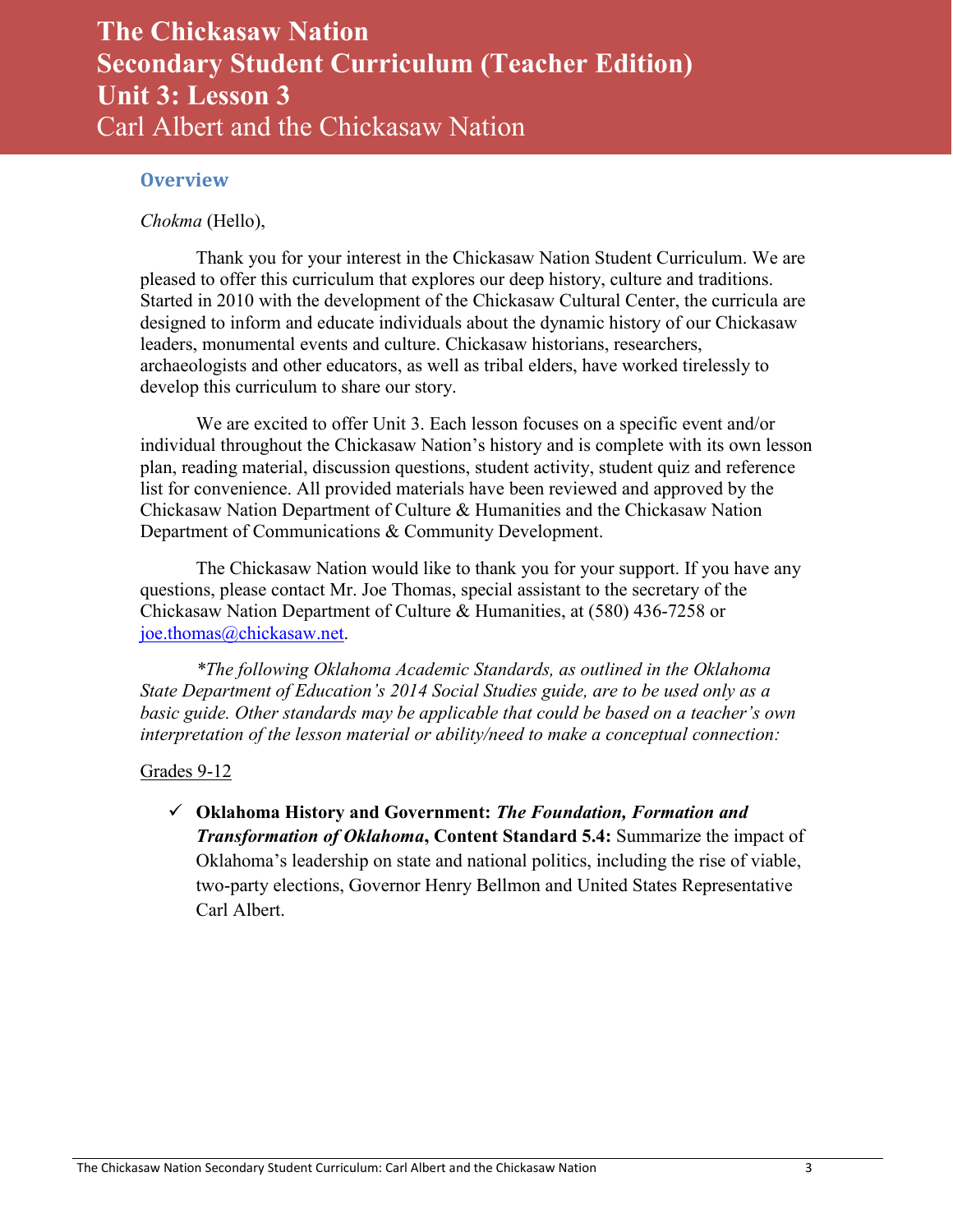#### <span id="page-3-0"></span>**Lesson Plan**

#### *INTRODUCTION*

*Note: The following is a suggested script for you, the teacher, to reference while discussing this lesson plan. Based on a number of factors, such as your students' ages or maturity levels, you may choose to deviate from the script when appropriate.* 

There are individuals throughout our history who have helped shape our country. Included on this list is *Piominko*, the leader of the Chickasaw Nation during the 1700s who signed the Treaty of Hopewell in 1786. This treaty formally established the government-to-government relationship between the Chickasaw Nation and the United States of America. *Piominko* unselfishly worked to better the lives of others. Can you name additional leaders who fought to improve the lives of others? [*Take a couple of minutes to talk about the question. Answers will vary.*] That's right! All of the people you listed are leaders. As Mark Little, founder and president of *Diversified Funding*, states "A leader is someone who leads by example and has the integrity to do the right thing, even when it is not popular."

Today, we will be talking about leaders who fought hard to enhance the overall quality of life of the Chickasaw people. One of those leaders includes former Speaker of the U.S. House of Representatives Carl Albert. Albert's unique upbringing reinforced a strong work ethic and a willingness to engage with the general public. He also helped shed light on the lack of opportunities presented to minority groups. Albert would go on to support the Chickasaw Nation and their efforts to provide health care to Chickasaw citizens and other American Indians. Their actions continue to echo throughout Chickasaw Country today.

In this lesson, we will be discussing the impacts former Speaker Albert had on the Chickasaw Nation. Furthermore, the lesson will outline Chickasaw leaders who worked alongside Albert to improve the lives of Chickasaw people through greater, quality access to health care.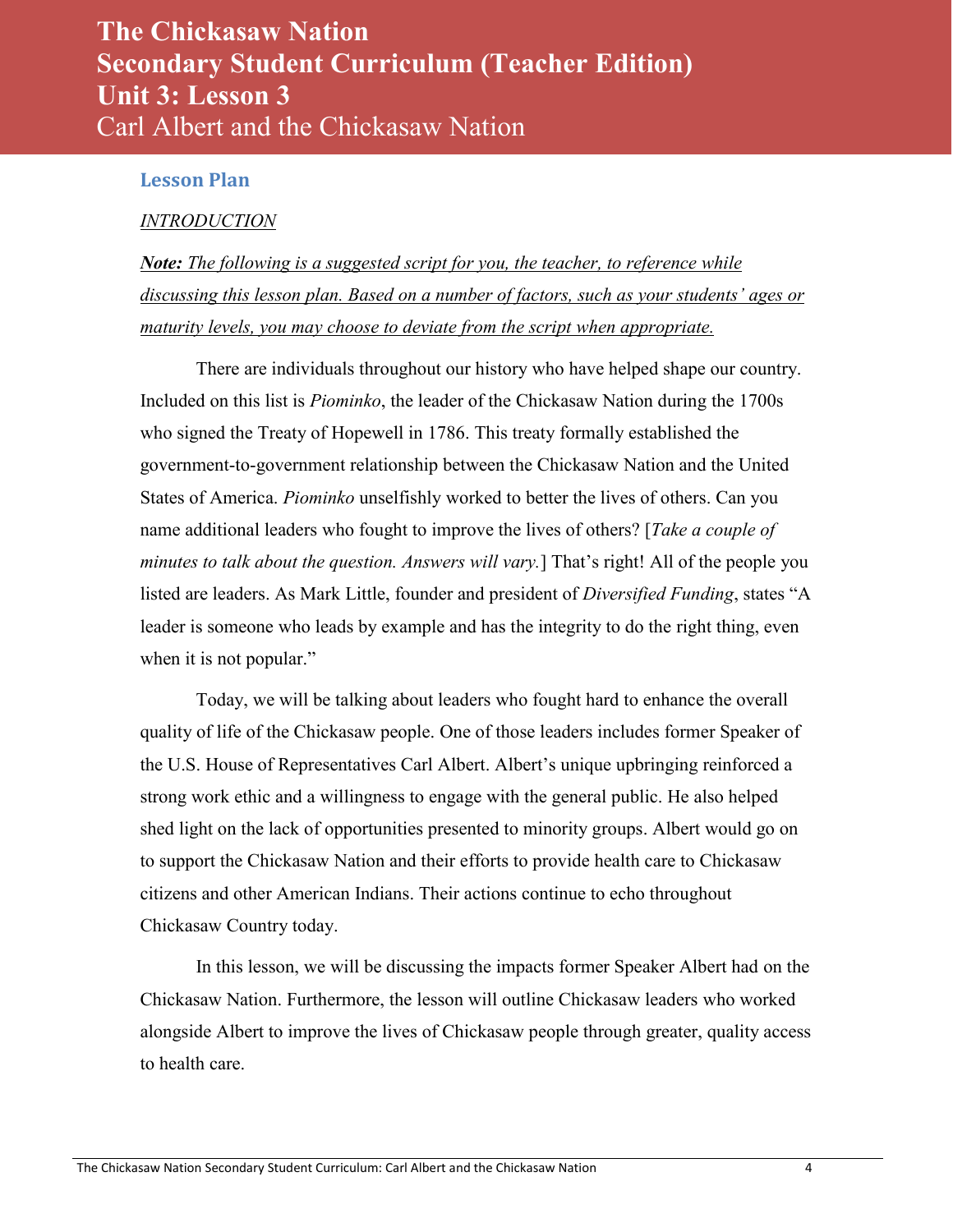#### *OBJECTIVES*

- 1. The students will read the provided reference material.
- 2. The students will interact with the reference material by answering discussion questions.
- 3. The students will complete the student activity and quiz.

#### *READING PROCEDURE (20 min.)*

- 1. The teacher will hand out the included text to students and read the first two paragraphs aloud. The students will then read the rest of the text aloud.
- 2. The teacher will lead the students in a discussion of some or all of the included questions, asking the students follow-up questions as appropriate. The students will answer the questions and are encouraged to pose questions of their own.

*If the students are uncomfortable with reading aloud, the teacher may wish to consider reading the entire passage to model good reading habits. For students who already display great comfort with oral reading, the teacher may wish to have the students read the entire passage. Teachers should feel free to stop the reading and pose knowledge questions about the text—e.g., asking students to define words or explain more. Similarly, the questions may be answered in discussion, as intended, or the teacher may use them to make a free response worksheet for the students.*

#### *MATERIALS*

- 1. Reading text (provided)
- 2. Discussion questions (provided)
- 3. Pencils/pens

#### *EVALUATION*

The teacher will grade students based on a combination of the following: oral reading, participation in discussion and any comments made that the teacher considers insightful. These grades may be evaluative or for completion, at the teacher's discretion.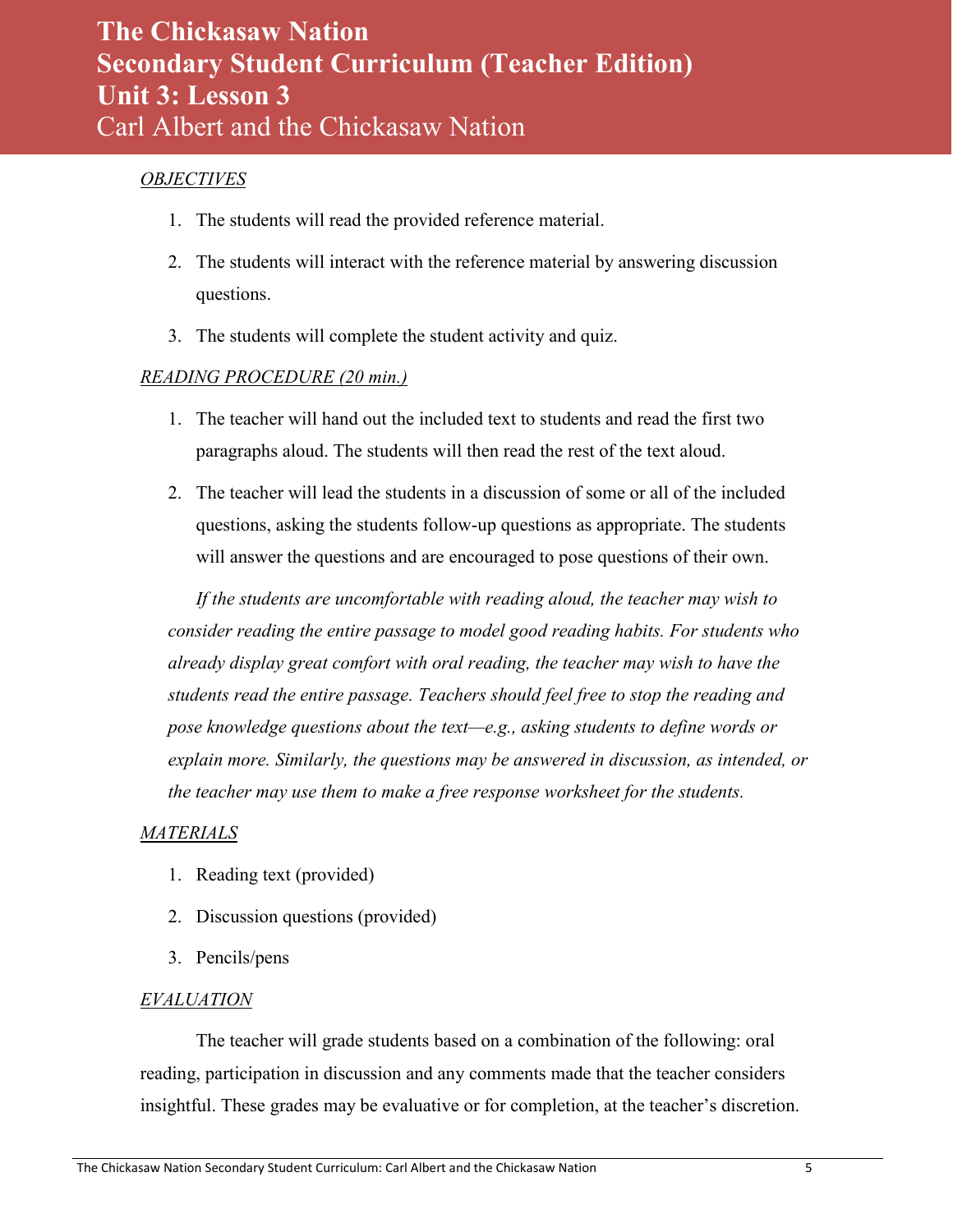#### *ACTIVITY PROCEDURE (20 min.)*

- 1. The teacher will introduce the activity to the students: "Now that you have a better understanding of Carl Albert and his support of access to quality health care for Chickasaws and other American Indians, prepare an essay that outlines the challenges presented to both Carl Albert and the Chickasaw Nation during the termination era. Be sure to indicate what termination for American Indian tribes was and reference President Nixon's 1970 speech that outlines the need for American Indian tribes to have a balanced relationship with the federal government. Your essay should consist of three or more paragraphs with no less than five sentences per paragraph."
- 2. The teacher will supervise the students as they write their essays.
- 3. At the end of the writing period, the teacher will ask two to three students to read their essays aloud.

#### *MATERIALS*

- 1. Student activity (provided)
- 2. Paper
- 3. Pencils/pens

#### *EVALUATION*

 The teacher will grade students based on the content of the paragraphs. A completion grade may also be an acceptable alternative, depending on the student or students in question.

#### *CLOSURE (5 min.)*

So, what have we learned today? Former Speaker of the House Carl Albert worked tirelessly with Chickasaw leaders to ensure Chickasaw citizens had access to quality health care. Working alongside Speaker Albert were Chickasaw Nation Governor Overton James, Jess and Sadie Humes, Abijah Colbert and Jonas Imotichey and many others. Their concerted efforts resulted in the 1968 Chickasaw Nation Tishomingo Health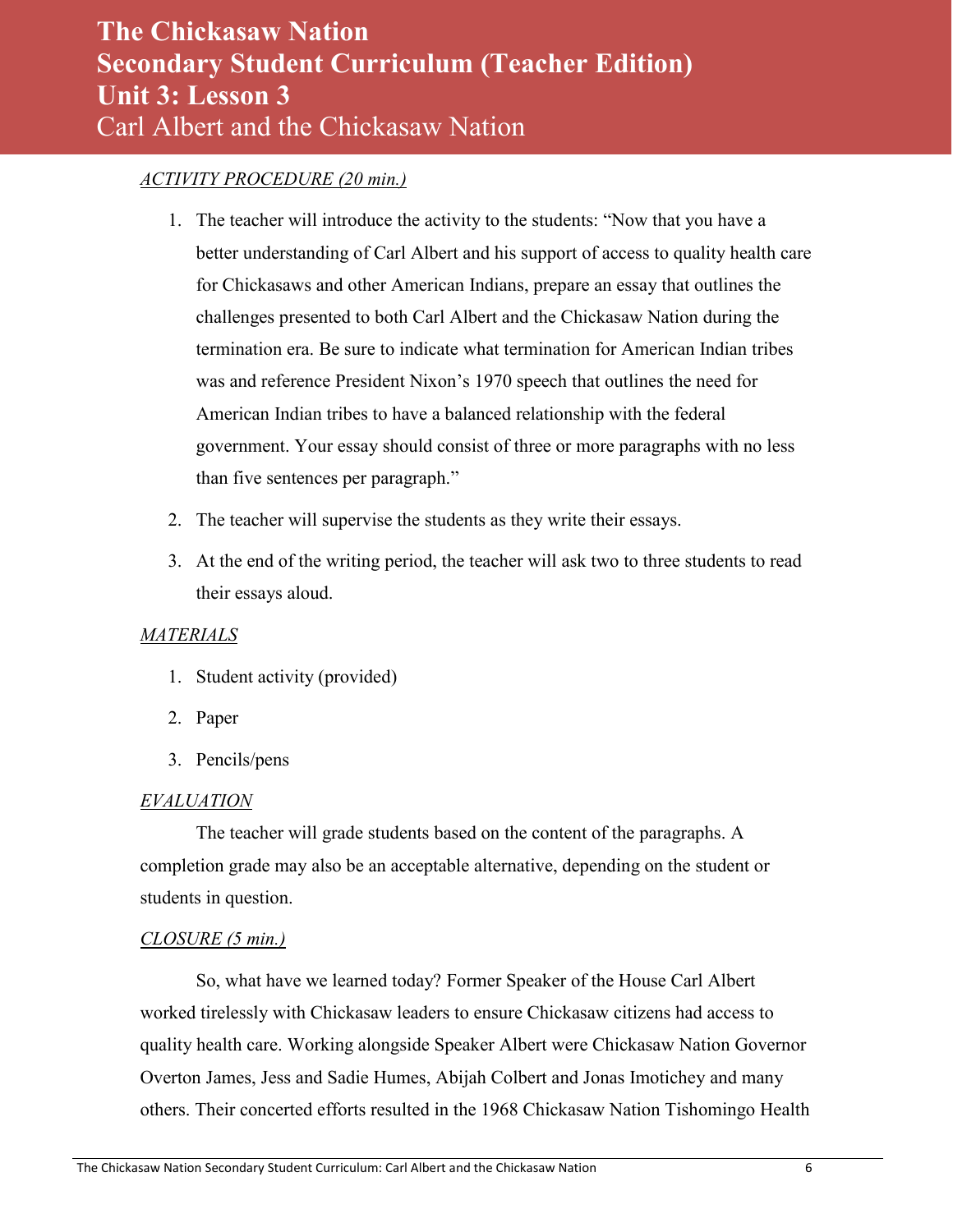Clinic and the 1980 Chickasaw Nation Carl Albert Indian Health Facility, both addressing the need for quality health care for American Indians. Today, Chickasaw citizens and other American Indians, have access to quality health care due to the trailblazing work of Carl Albert and the Chickasaw Nation. While Carl Albert stood only 5 feet 4 inches tall, his tenacious spirt made him a giant.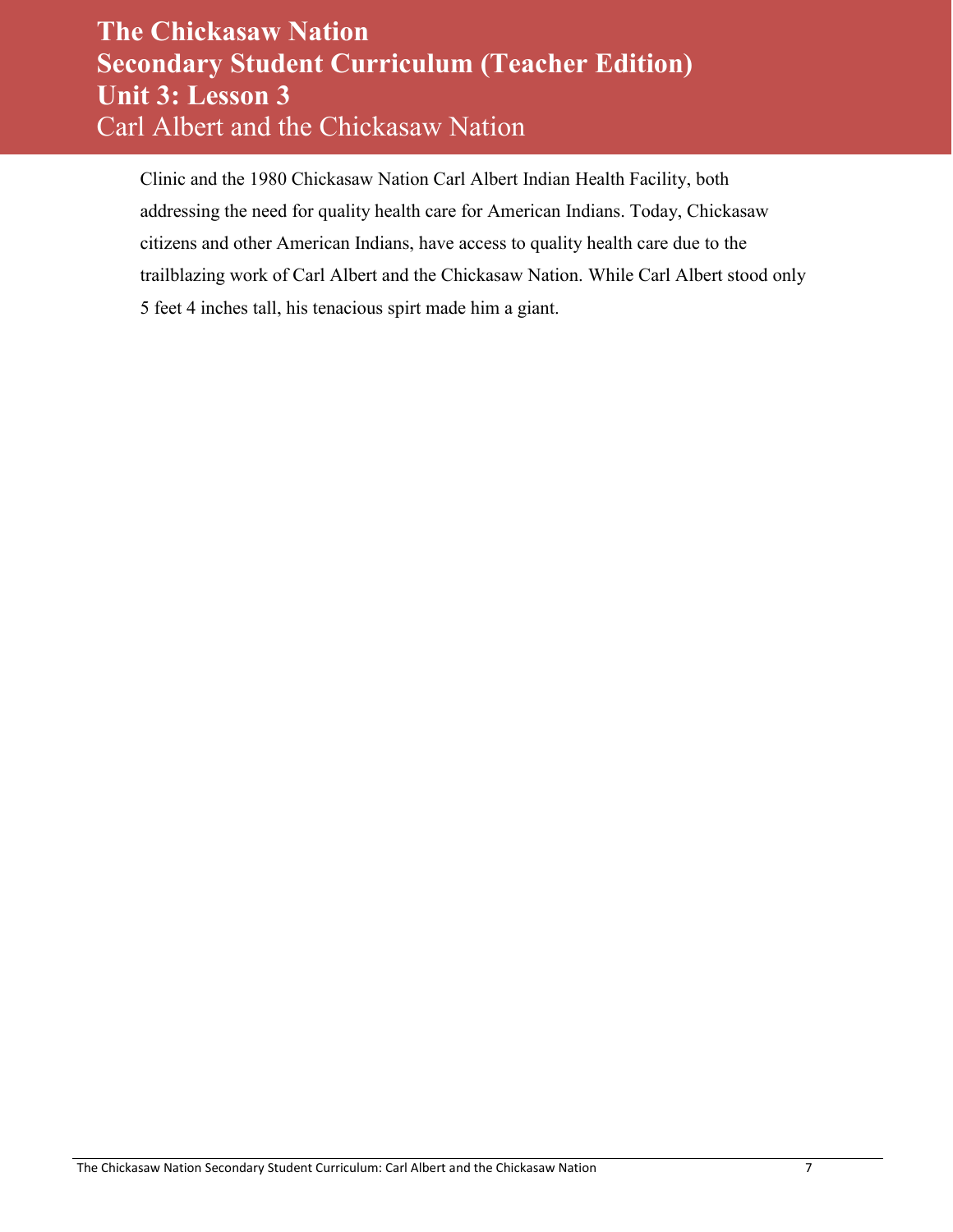#### <span id="page-7-0"></span>**Reference Material**

#### Biography of Carl Albert, former *Speaker of the U.S. House of Representatives*

Born May 10, 1908, in McAlester, Oklahoma, Carl Bert Albert was an Oklahoma State Representative from 1947-77 in the U.S. House of Representatives, served as the majority whip in 1955 and was the majority leader in 1962 (Kotlowski 17). Additionally, he served as the Speaker of the U.S. House of Representatives from 1971-76. During his political career in Washington Albert experienced some of the most difficult times in American history, including the Vietnam War (1955-75), the American Indian termination period (1953-68) and the assassination



Figure 1: Young Carl Albert posing for a picture. State Museum Collection. Margaret Lakey Collection. *Oklahoma Historical Society*.

of President John F. Kennedy (1963). While times were tough, Albert remained firm in his values and committed to the American people.

 Nicknamed the "Little Giant from Little Dixie" because of his short stature (5 feet 4 inches), Albert was born during a time in Oklahoma history when towns and cities were being established. The town of McAlester, named after J.J. McAlester, a storekeeper and trader to American Indians who opened the first commercial mine, was founded two years prior to Albert's birth (Albert and Goble 10). Coincidentally, Mr. J.J. McAlester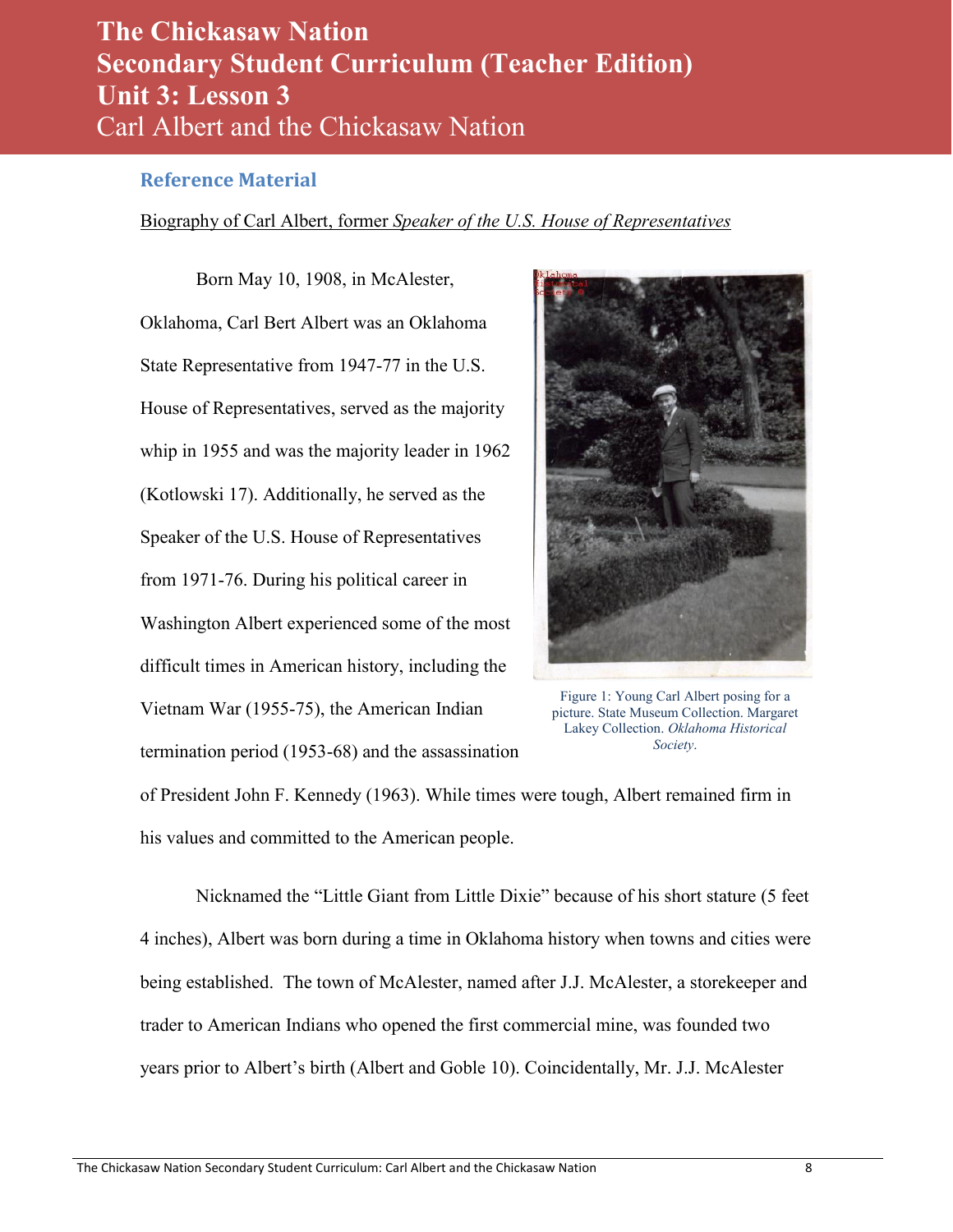married Ms. Rebecca Burney, a Chickasaw woman and sister to Benjamin Crooks

Burney, the elected governor of the Chickasaw Nation from 1878-80 (Allen).

Albert grew up with his family in a small, rural community northeast of

McAlester called Bug Tussle. Growing up in Bug Tussle provided Albert many unique



Figure 2: Carl Albert with his father and mother. Carl Albert Collection. *Oklahoma Historical Society*.

opportunities that would serve him well into adulthood. He assisted his family in working the fields, both before and after school. Collecting and hauling wood and water became a daily chore for Albert, as well as milking the cows,

chopping cotton, bailing hay and thrashing oats (Albert and Goble 23).

 During Albert's youthful days, Bug Tussle was a melting pot of families from different backgrounds and all walks of life. Because of this, Albert experienced a wide range of cultures and values. In the early 1900s, segregation was prominent throughout the state and country, and Albert quickly took notice of how different ethnic groups were treated. He felt segregation was unfair, unhuman and un-Christian (Albert and Goble 379). Knowing this, he did not let other's ideas about race dictate who he would befriend.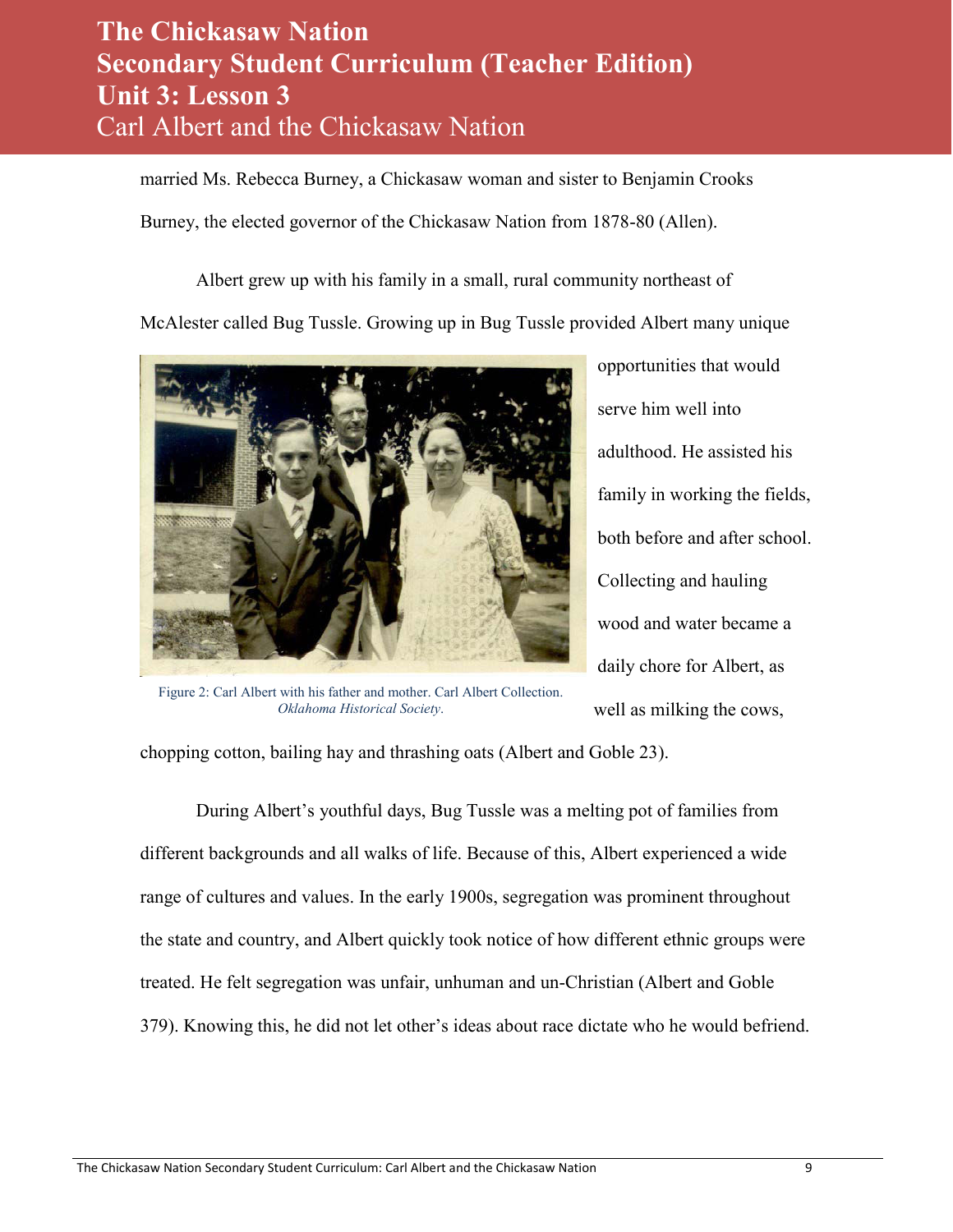Albert became good friends with Joe Thomas, a young African-American boy who lived nearby in Reams, Oklahoma, which was 1 mile across the pasture from Bug Tussle. Albert and Thomas, in addition to Thomas's siblings, developed a friendship that lasted their entire lives. Both Albert and Thomas walked to school together each day, and the two boys would eventually go in different directions—Albert went to the white school, while Thomas went to the black school (Albert and Goble 33). After witnessing the discrepancies between the schools, Albert made a pledge, "I promised myself that if I were ever in a position to do something about it, I would (Albert and Goble 34)."

Albert valued education from an early age, and he utilized educational opportunities to advance himself both personally and politically. Prior to graduating from McAlester High School in May 1927, Albert scholastically achieved the impossible for a "poor boy," as he often referred to himself (Albert and Goble 42). He was named class valedictorian, student body president, homeroom president, Golden M. club president and poetry club president (Albert and Goble 42).



Figure 3: Portrait of young Carl Albert. Carl Albert Collection. *Oklahoma Historical Society*.

In August 1927, Albert enrolled in classes at the University of Oklahoma (OU) and excelled. His oratory skills provided him the opportunity to travel, compete and interact with some of Oklahoma's earliest politicians and entrepreneurs. Albert graduated *Phi Beta Kappa* from OU in 1931, and then studied on a Rhodes scholarship at Oxford University in England, where he received two law degrees (Kotlowski 18). Shortly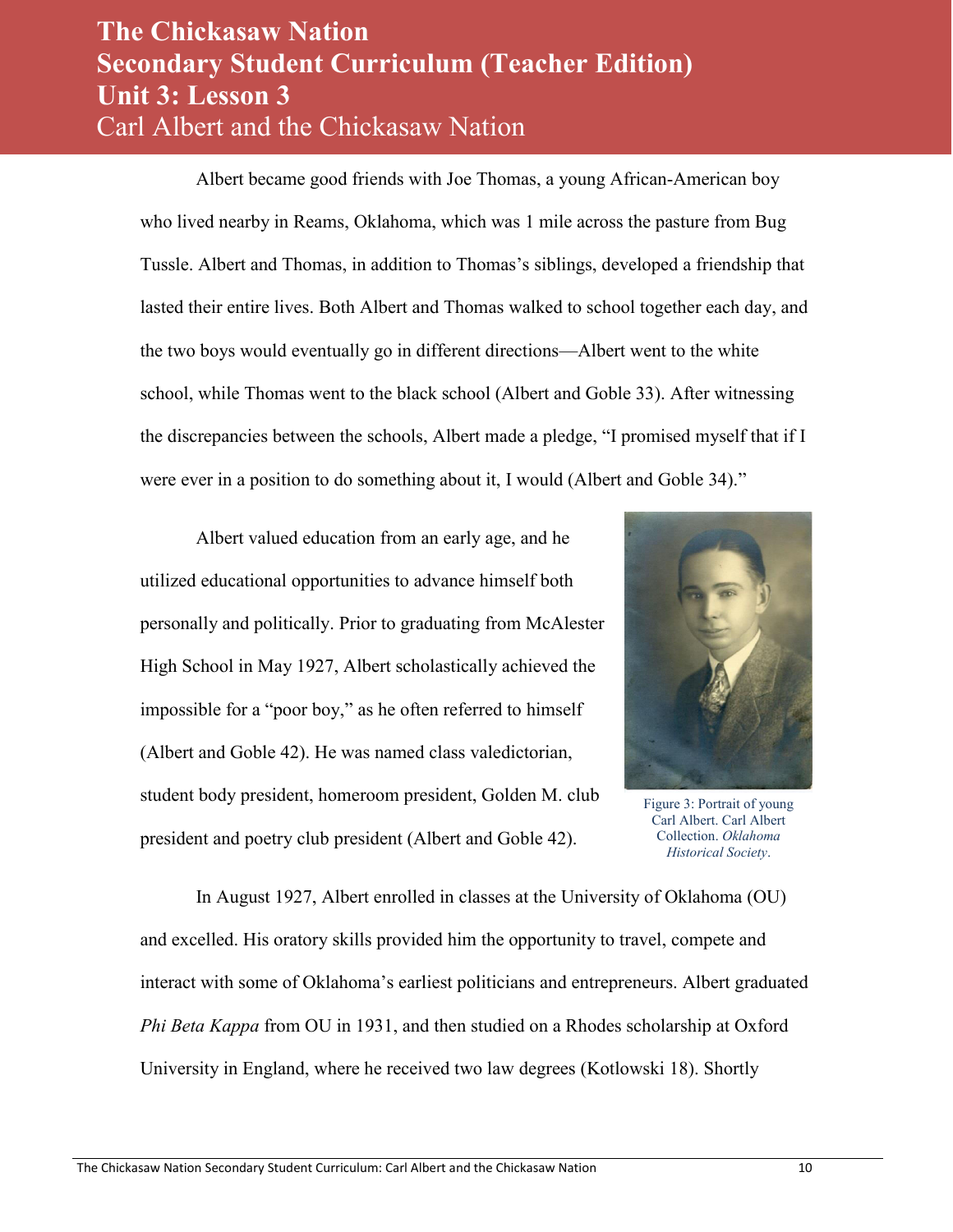thereafter, Albert served in the United States Army from 1941-46 and earned a Bronze Star for his service in World War II (Kotlowski 18). With every adventure of his life, he was always committed to serving others.

One year after serving in the army, Albert's political career began, and it would go on to span the era of American Indian termination, gradual assimilation and self-determination. The issues of American Indians were nothing new to Albert. The population of his home state was one-quarter American Indian, and his district, the Oklahoma Third, included the Chickasaw, Choctaw and Seminole tribes (Kotlowski 17-18).



Fig. 4: Carl Albert. Margaret Lakey Collection, State Museum. *Oklahoma Historical Society.*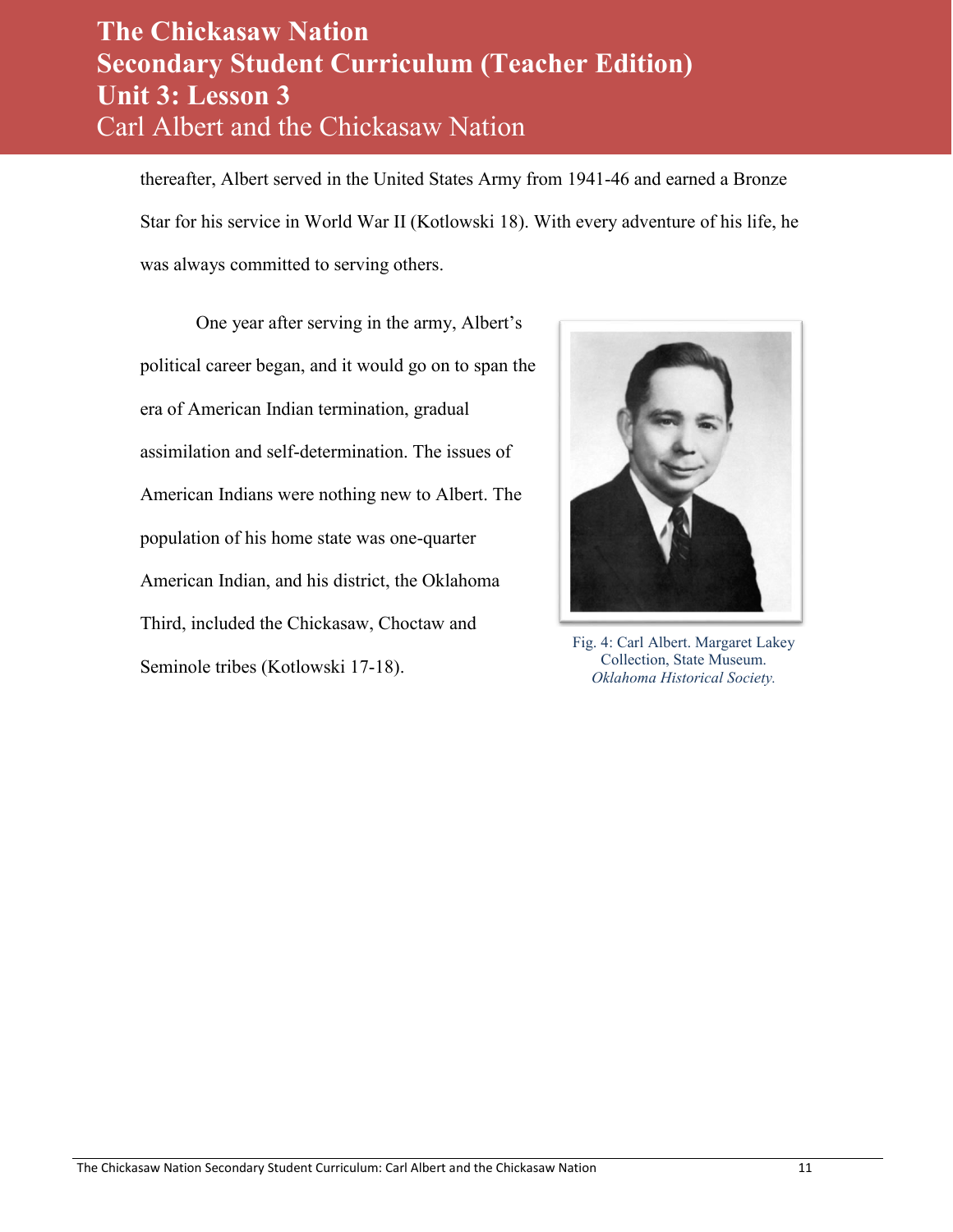#### Carl Albert and the Chickasaw Nation

 The United States began to shift their ideals toward American Indians and selfdetermination, the process of tribal nations forming their own governments, between 1945 and 1975 (Kotlowski 17). Prior to this, the United States aggressively worked to assimilate all American Indians into the American culture. Albert intently listened to his American Indian counterparts as they urged the politicians to dismiss termination, or the loss of official recognition by the U.S. government. Instead, Albert asked the federal government to relinquish the stronghold they had on tribes, thereby ensuring tribal autonomy and self-governance. Albert was known for eagerly listening to both colleagues and his constituents (*voting members*), and he leaned toward the side of President Richard Nixon's support for American Indians.



Fig. 5: Speaker Carl Albert, right, and Vice President Spiro Agnew, left, applaud President Richard Nixon during the State of the Union address on January 22, 1972. Collection of the U.S. House of Representatives, Photography Collection. *Oklahoma Historical*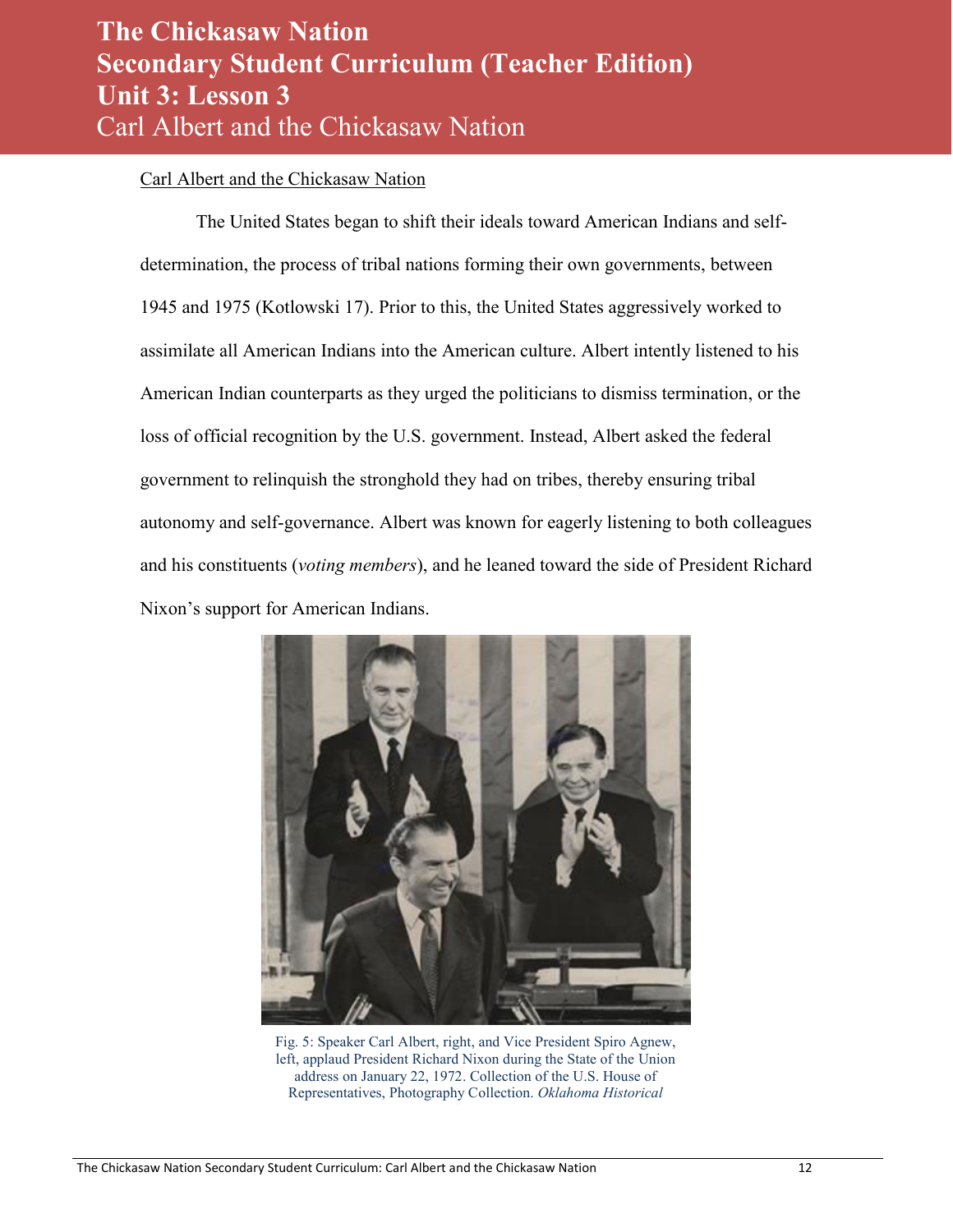On July 8, 1970, President Nixon aggressively spoke to Congress regarding the health and well-being of American Indians. Specifically, his message singled out the idea of terminating tribes. Nixon, along with other American leaders, including Albert, worked to promote self-determination without termination. Nixon argued to Congress that they couldn't deny American Indians their rights as guaranteed to them by treaty and law, any more than they could deny the rights of any other American citizen (Morgan 4). At this time, the Chickasaw Nation, along with many other American Indian tribes in Oklahoma and throughout the United States, lacked access to quality health care and other services promised to them through treaty obligations. Nixon addressed members of Congress, stating:

I believe that both of these policy extremes are wrong. Federal termination errs in one direction. Federal paternalism errs in the other. Only by clearly rejecting both of these extremes can we achieve a policy which truly serves the best interests of the Indian people. Self-determination among the Indian people can and must be encouraged without the threat of eventual termination. In my view, in fact, that is the only way that self-determination can effectively be fostered. …It is a new and balanced relationship between the United States government and the first Americans that is at the heart of our approach to Indian problems. And that is why we now approach these problems with new confidence that they will successfully be overcome (Office of the Federal Register, 1970, p. 576).

During this time, a representative of the Chickasaw Nation was appointed by the President of the United States. Overton James was appointed governor, and he aggressively worked with other Chickasaw leaders to provide access to quality health care for Chickasaws. A new grassroots movement emerged within the Chickasaw Nation, one that was actively working against termination-era policies. Many Chickasaw activists, ministers and citizens, including Overton James, Jess and Sadie Humes, Jonas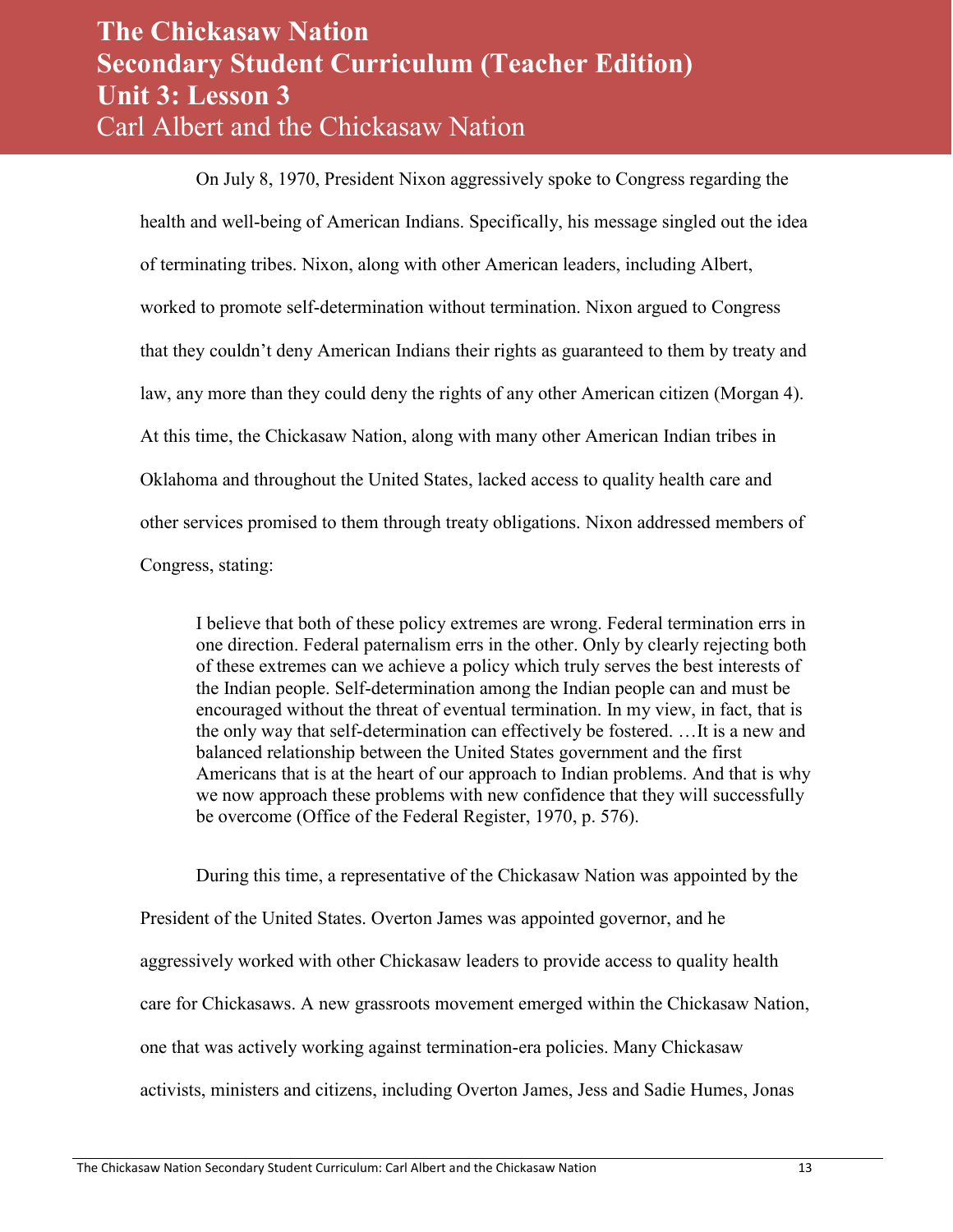Imotichey, Abijah Colbert and Mary Stone McClendon (*Ataloa*), worked to gain cooperation from the federal government and to seek greater access to health care (Morgan 5). In 1968, voices of Gov. James and other Chickasaw leaders were heard, and the Indian Health Services (IHS) opened the first health care facility within the Chickasaw Nation boundaries—the Chickasaw Nation Tishomingo Health Clinic, located in Tishomingo, Oklahoma.

While the newly opened clinic in Tishomingo was successful, the demand for health services exceeded the clinic's capabilities. This concern was identified, and Albert, Gov. James and other Chickasaw leaders worked tirelessly to address it. In 1973, Gov. James led the way in winning a competitive proposal to locate a new IHS hospital inside the Chickasaw Nation (Morgan 6). The hospital was a huge step forward for the Chickasaw Nation and its citizens and launched three decades of steady



Fig. 6: Gov. Overton James and Speaker Carl Albert. *Chickasaw Nation Collections.*

industry and enterprise that have significantly transformed the economy and culture within the boundaries of the Chickasaw Nation (Morgan 6). The tribe's response to their citizens remains a testament to the mission of the Chickasaw Nation—to enhance the overall quality of life of the Chickasaw people.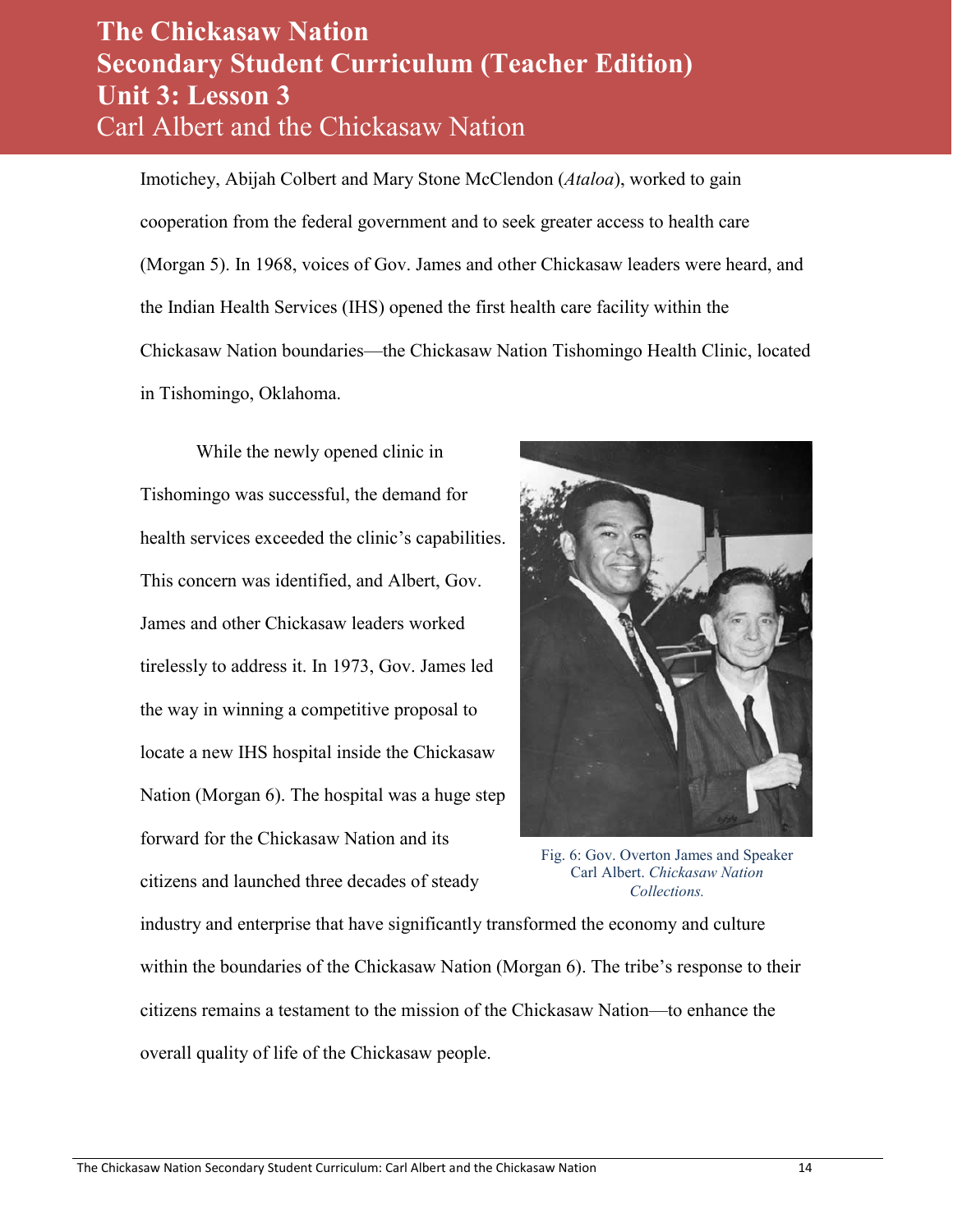On June 14, 1980, the Carl Albert Indian Health Facility, located in Ada,

Oklahoma was dedicated. The hospital was named for Albert in honor of his commitment

to and advocacy for the Chickasaw Nation, its citizens and heritage. Among those on

hand for the dedication ceremony were Gov. James, Albert, his successor Congressman Wes Watkins and Dr. Emery Johnson, IHS director. It was announced that the new hospital would serve approximately 50 inpatients and 175 outpatients daily, or about 25,000 to 30,000 American Indians annually living within a 50-mile radius of Ada. Aside from the dignitaries, there were several



Fig. 7: Speaker Carl Albert, middle, and Gov. Overton James, right, during the dedication ceremony of the Carl Albert Indian Health Facility on June 14, 1980. *Chickasaw Nation Collections*.

groups who celebrated the long-awaited dedication. These included tribal employees and Chickasaw citizens, as well as American Indians from other tribes living within and around the Chickasaw Nation. For Indian Country and the Chickasaw Nation, greater health services had instantaneously improved.

The cooperation and support from Albert to the Chickasaw Nation and Indian Country is a testament to his character, which was established 72 years prior in a small, rural town called Bug Tussle. In one of his last public speeches, Albert remarked on the changing times and how pleased he was with the progression in public policy and greater opportunities for all. Speaking at the funeral of his dear childhood friend Joe Thomas in 1987, Albert remarked, "I told Joe's family how happy I was that Joe Thomas and I had lived long enough to see it [segregation] end and how glad I was that Joe's grandchildren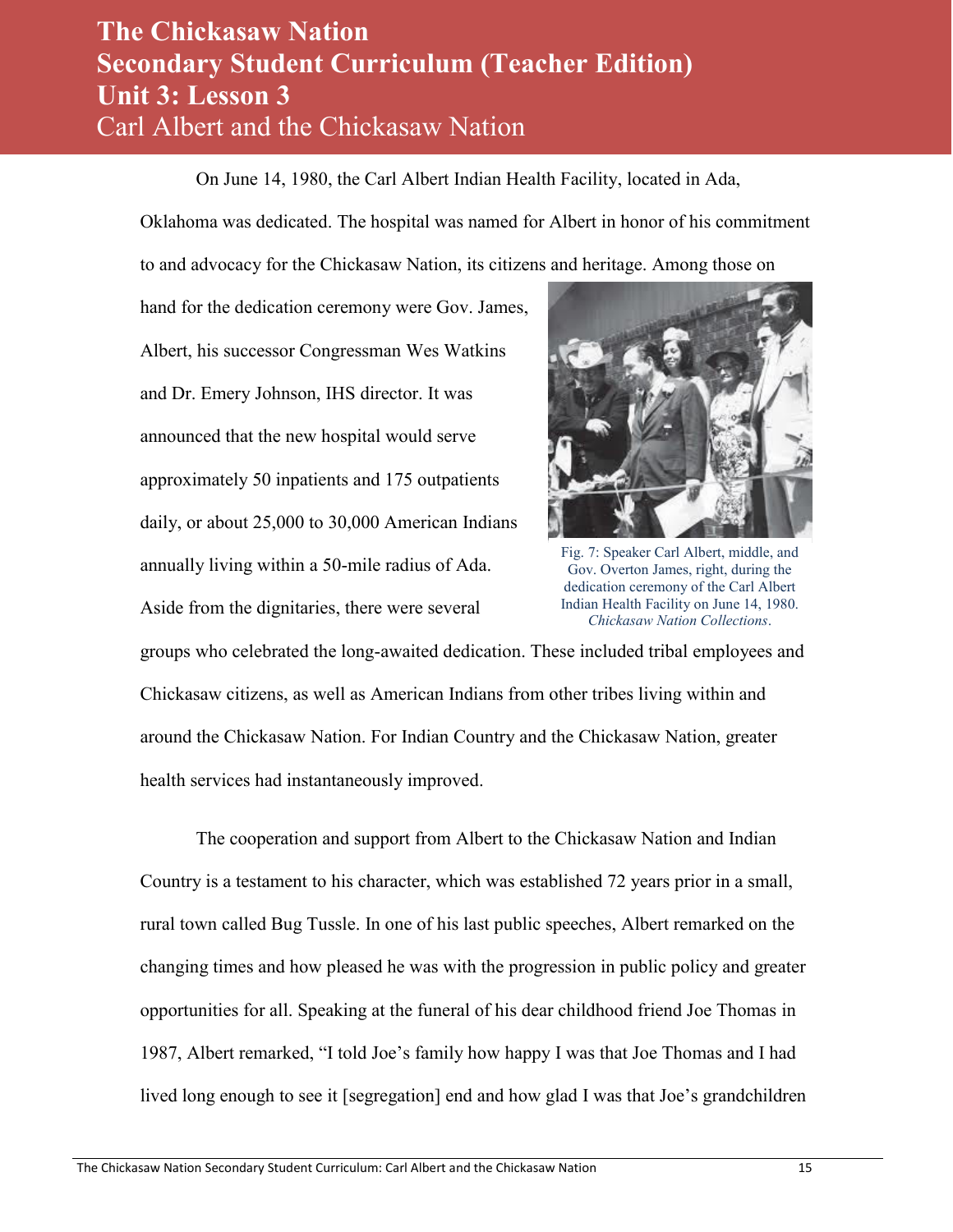would have a better chance. I told them that I was thankful they had given me the chance to help make that true" (Albert and Goble 379).



Figure 8: Speaker Carl Albert and childhood friend Joe Thomas's daughter, Gloria Thomas-Wyatt, pose for a picture.

Dole, Tip O'Neill and James Roosevelt.

Albert indeed helped make that dream come true in 1962, when Thomas's daughter, Gloria Thomas-Wyatt, left segregated McAlester and moved to Washington to pursue a college education. Albert provided Wyatt the opportunity to work in the U.S. House of Representatives. There, he mentored Wyatt on public policy, and she attended joint sessions of Congress with President Lyndon B. Johnson and spoke often with members of Congress such as Gerald Ford, Morris Udall, Bob

Joe Thomas and his family played an important role in the way Albert viewed the existing racism. Albert's leadership contributed to the passage of the Civil Rights Act of 1964, which outlawed major forms of discrimination against African Americans, women and other individuals of color, including racial segregation. The dark days of segregation and racism that plagued the United States and Albert's hometown of McAlester was now outlawed. The unfair, unhuman and un-Christian acts of segregation had finally come to an end, and Albert, Thomas and their families lived to see the historic legislation that helped change the world forever.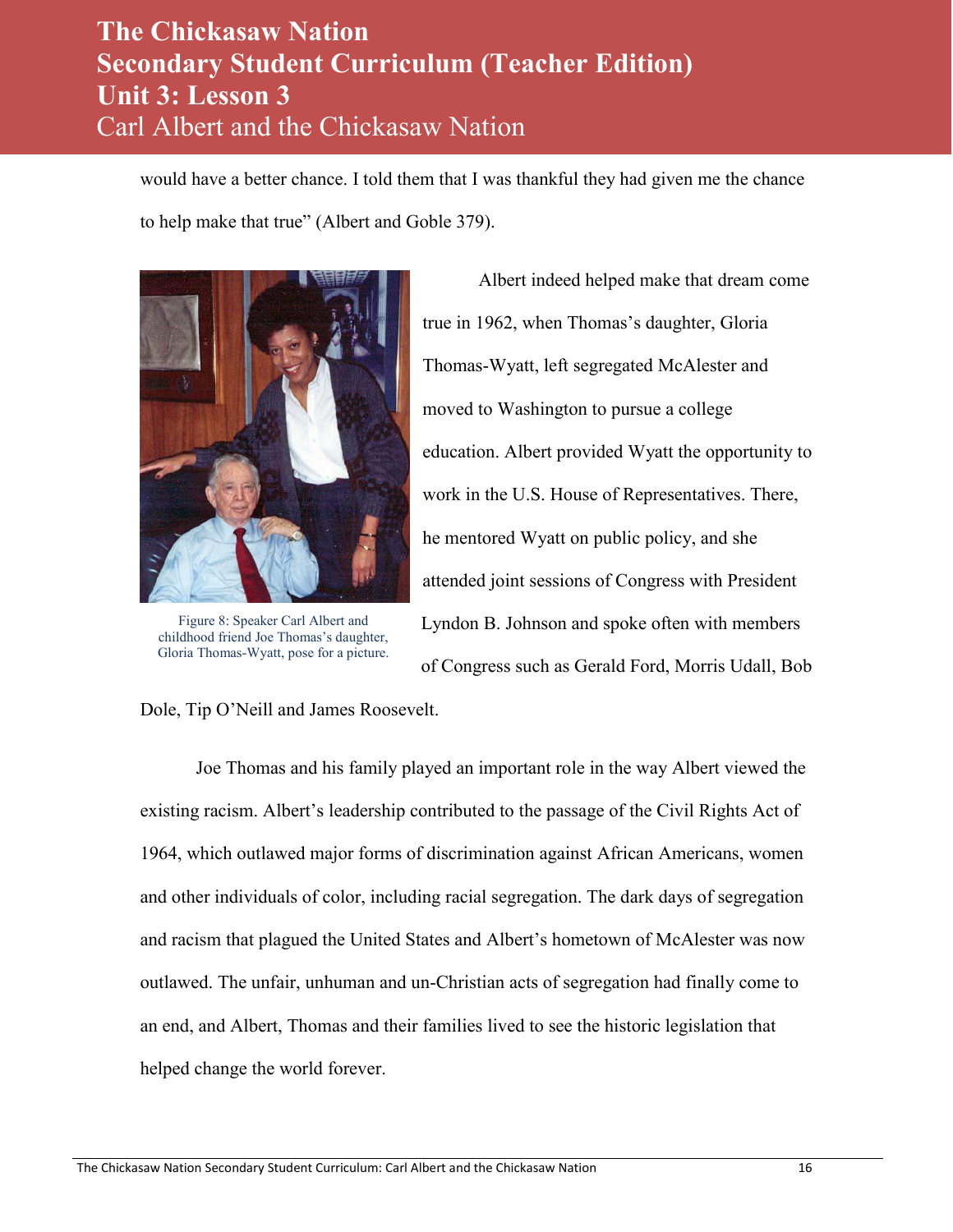#### Carl Albert's Legacy to the Chickasaw Nation

Continuing the mission to enhance the overall quality of life of the Chickasaw people, the Chickasaw Nation opened the doors to the new Chickasaw Nation Medical Center on July 19, 2010. The new facility encompassed a 370,000 square-foot, state-ofthe-art health care facilty, almost triple the size of the Carl Albert Indian Health Facility. Health care remains at the forefront of improving the lives of all Chickasaw people. Current Chickasaw Nation Governor Bill Anoatubby and Chickasaw leaders boldly continue to advocate and demand quality health care for Chickasaws and other American Indians. The visionary legacy of quality care continues to improve the lives of Chickasaws.

On November 17, 2015, the old Carl Albert Indian Health Facility building was renamed the Carl Albert Service Center (CASC). The CASC is dedicated to the training and education of Chickasaw employees and citizens. The revitalized building is a testimony to Albert's respect and love of education. His remarkable passion and leadership continues to positively influence Chickasaw lives today.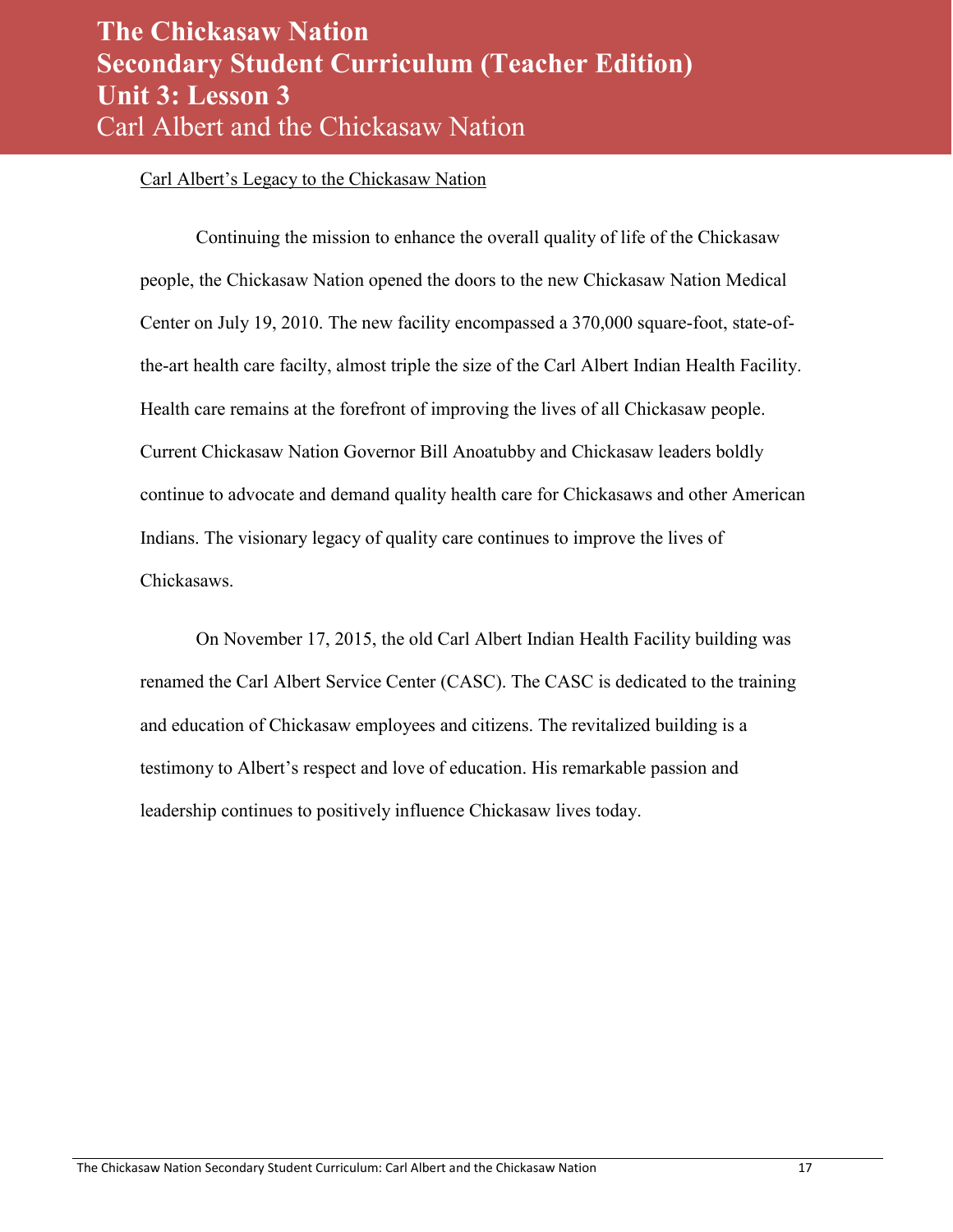

Fig. 9: Chickasaw Nation Gov. Bill Anoatubby, center, is joined by tribal officials during the ribbon cutting ceremony of the Carl Albert Service Center, formerly the Carl Albert Indian Health Facility, on November 17, 2015. *Chickasaw Nation Collections*.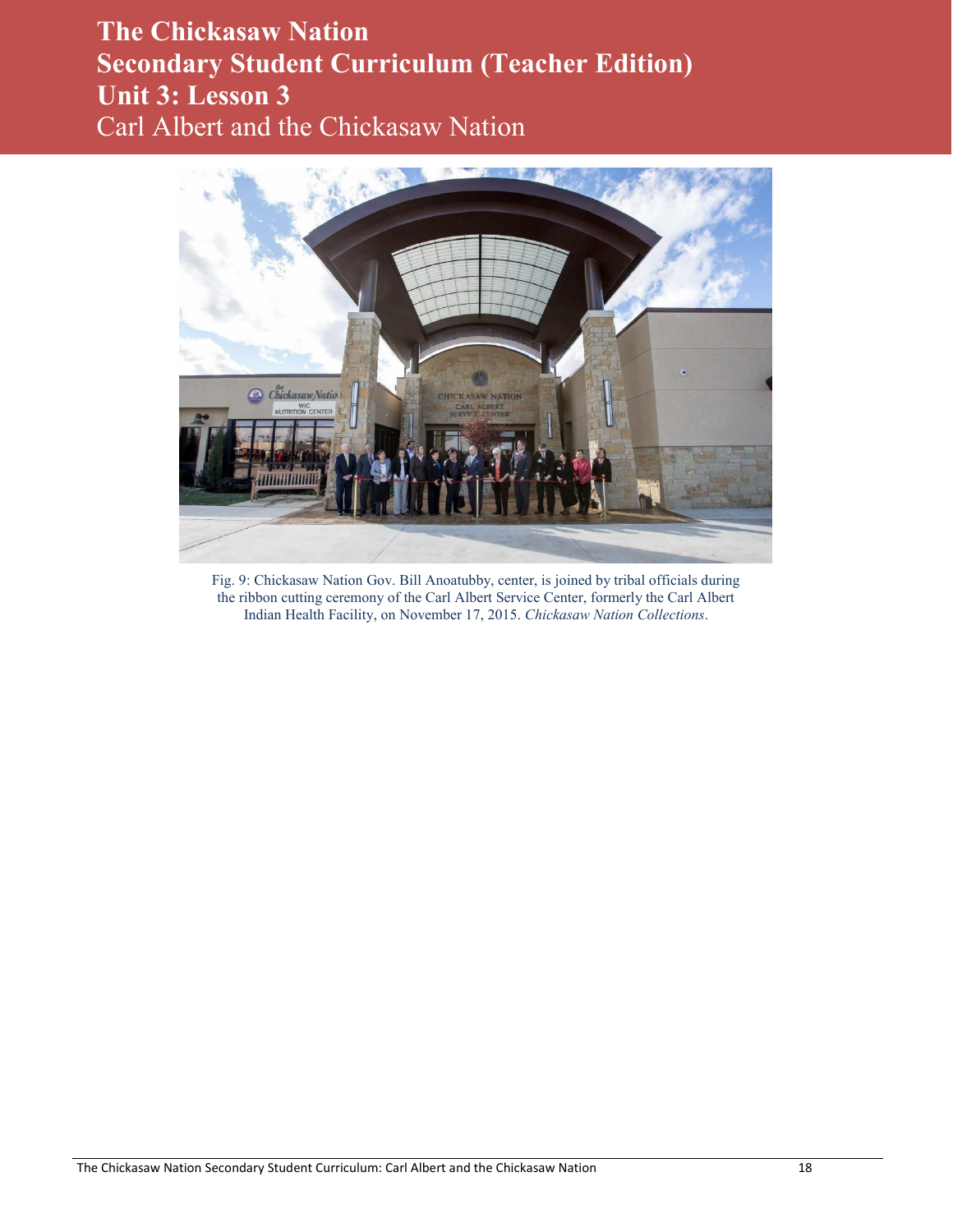#### <span id="page-18-0"></span>**Discussion Questions**

1. Where did Carl Albert grow up, and how did he get the nickname "Little Giant from Little Dixie?"

*Sample answer: Carl Bert Albert was born May 10, 1908 in McAlester, Oklahoma, which was Oklahoma's first industrial city. Though born in McAlester, Albert was raised in Bug Tussle, Oklahoma, a small, rural community northeast of McAlester. He received the nickname because of his short stature, standing at 5 feet 4 inches tall.* 

2. What unique opportunities were presented to Albert as a child living in Bug Tussle?

*Sample answer: Albert was presented many opportunities as a youth. He assisted his family in working the fields, both before and after school. This hard work helped strengthen Albert's character and work ethic. Additionally, his community was a melting pot of different cultures and ethnic groups. These different cultures aided Albert's understanding of segregation. As a result, Albert understood segregation was unfair, unhuman and un-Christian, and he did not let other's feelings about race dictate who he would befriend.* 

- 3. Do you think Albert's friendship with Joe Thomas motivated his support and encouragement of quality and accessible health care for the Chickasaw people? *Sample answer: Yes. Albert's friendship with Joe Thomas illustrated his character and understanding that segregation was wrong, and equality for all*  was right. His respect and compassion towards minority groups who were not *presented the same opportunities as the majority was evident throughout his career as he lobbied and advocated for the Chickasaw Nation and other American Indians.*
- 4. Why was President Nixon's 1970 speech to Congress important for the Chickasaw Nation?

*Sample answer: The 1970 speech by President Nixon was important to the Chickasaw Nation, and all American Indians, because it informed members of Congress why self-determination without termination was important for American Indians. He argued that Congress had no more right to deny American Indians their rights guaranteed by treaty and law, than to deny the rights of any other American citizen. Nixon's speech effectively brought to attention the plight of quality health care for American Indians, including the Chickasaw people.* 

5. What did the dedication of the Carl Albert Indian Health Facility mean to the Chickasaw people?

*Sample answer: The dedication of the Carl Albert Indian Health Facility reaffirmed the mission of the Chickasaw Nation, to enhance the overall quality of life of the Chickasaw people. The grassroots movement, led by Gov. Overton*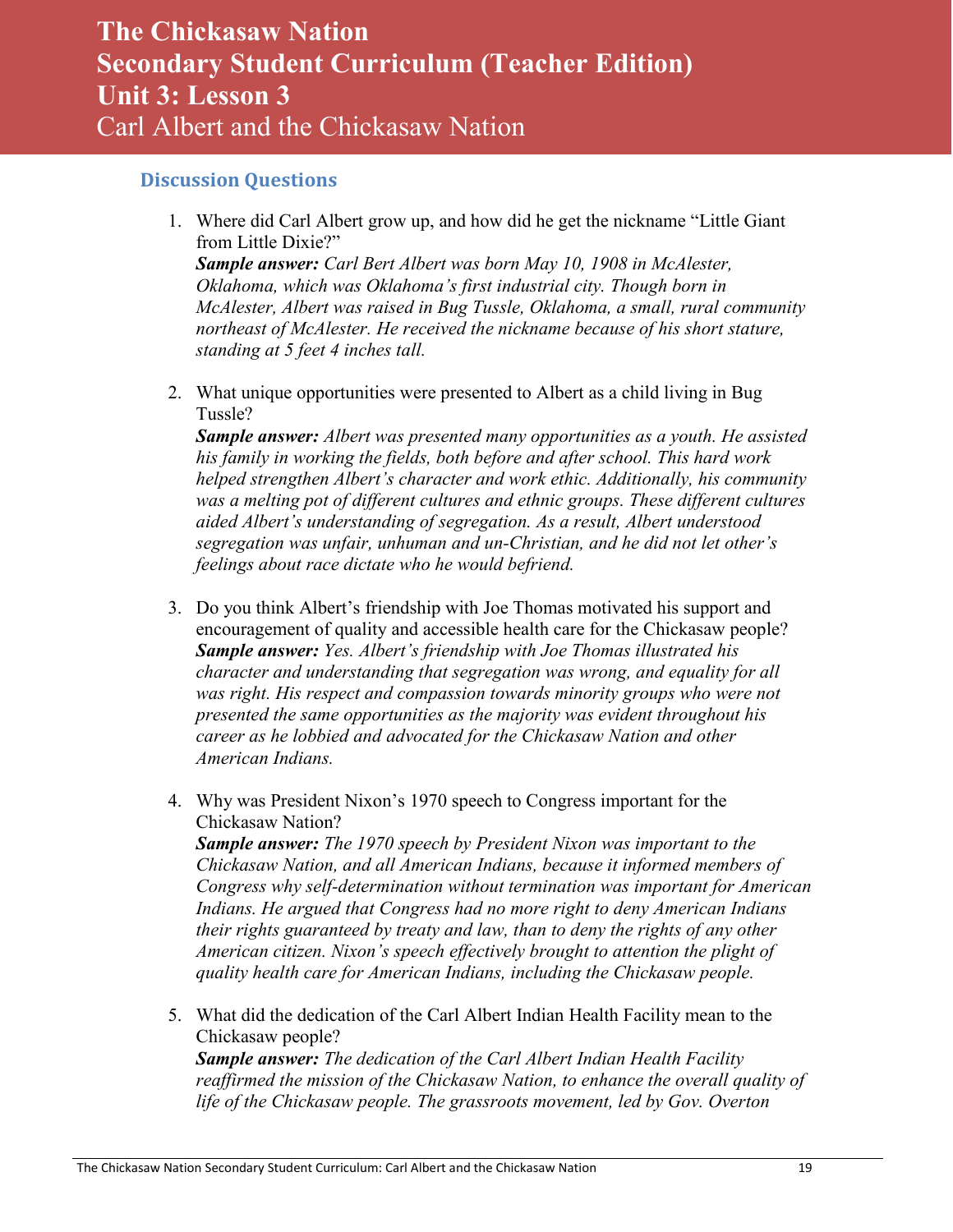*James, including Jess and Sadie Humes, Jonas Imotichey, Abijah Colbert and other Chickasaw elders, gained the cooperation from the federal government and ensured greater access to health care for all Chickasaw people. The legacy left from the Chickasaw leaders of the late-1960s through the 1970s continues to echo throughout the Chickasaw Nation.*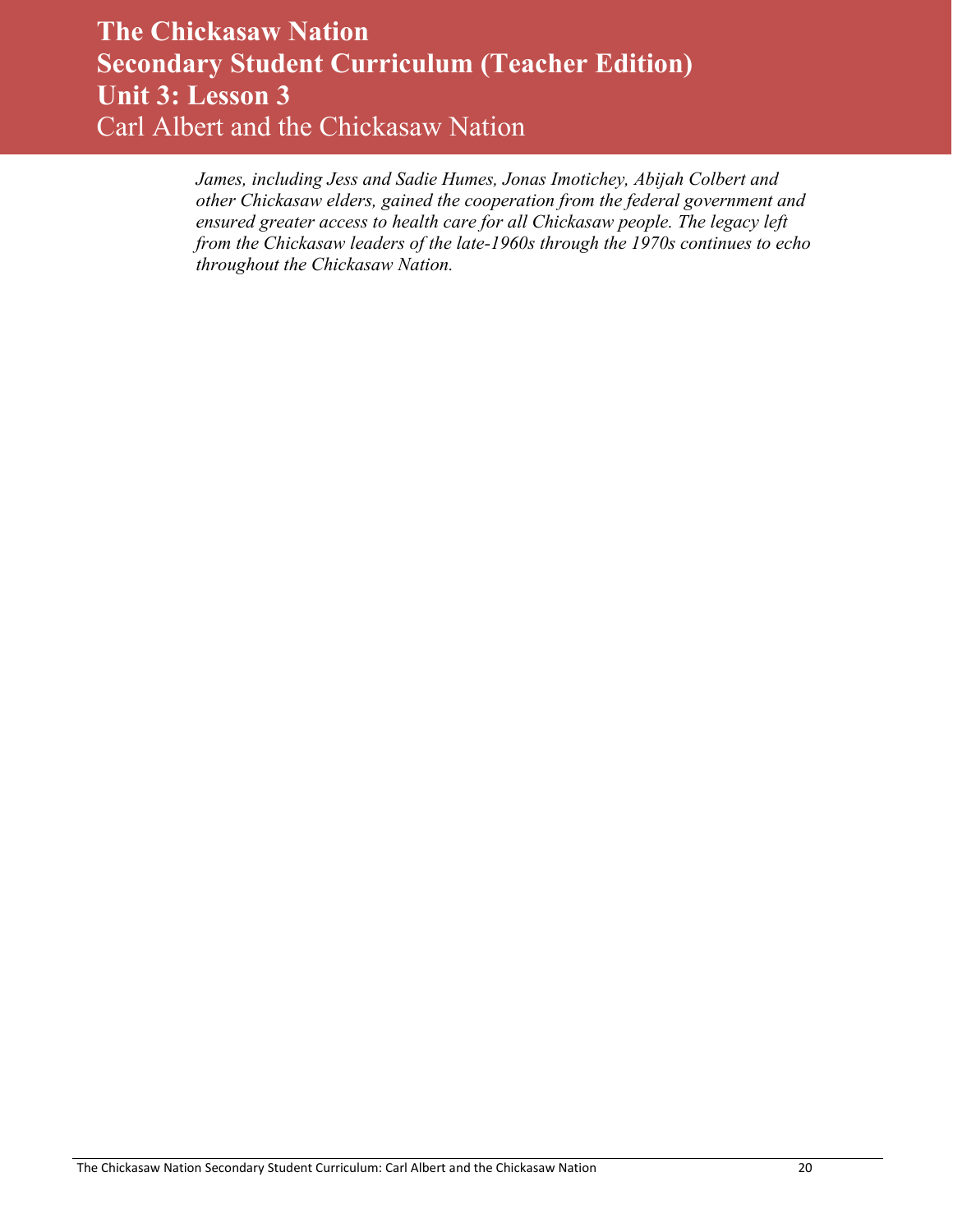#### <span id="page-20-0"></span>**Student Activity**

Using the space below or a separate sheet of paper, prepare an essay that outlines the challenges presented to both Carl Albert and the Chickasaw Nation during the termination era. Be sure to indicate what termination for American Indian tribes was and reference President Nixon's 1970 speech that outlines the need for American Indian tribes having a balanced relationship with the federal government. Your essays should consist of three or more paragraphs with no less than five sentences per paragraph.

*Sample answer: Answers will vary. Students should demonstrate a good understanding of the reading material by discussing the challenges presented to Carl Albert and the Chickasaw Nation during the 1940s through the 1970s. The students are strongly*  encouraged to do additional research on tribal termination. Furthermore, the student *essays should reference President Nixon's 1970 message to members of Congress and the significance it had to the Chickasaw Nation.*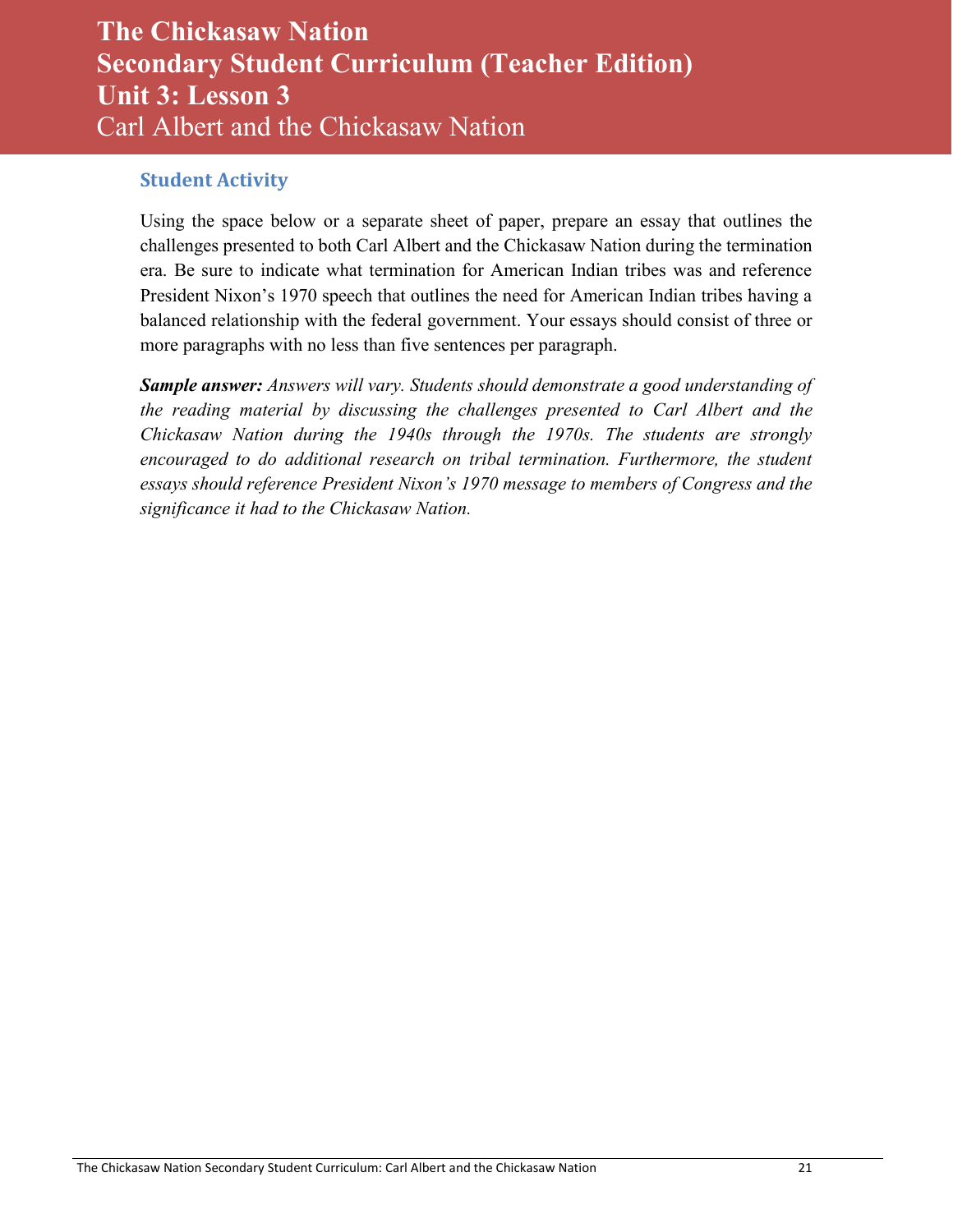#### <span id="page-21-0"></span>**Student Quiz**

Complete the quiz below.

- 1. What was Carl Albert's nickname?
	- a. Little Giant from Big Dixie
	- b. Big Giant from Little Dixie
	- c. Little Giant from Little Dixie
	- d. Little Carl from Bug Tussle
- 2. Where was Carl Albert born?
	- a. Bug Tussle, Oklahoma
	- b. McAlester, Oklahoma
	- c. Washington D.C.
	- d. Ada, Oklahoma
- 3. What does sovereignty mean for tribal nations?
	- a. The right to bear arms.
	- b. The right to an attorney.
	- c. The right to govern themselves.
	- d. Voting members.
- 4. What university did Albert attend after high school?

a. University of Oklahoma

- b. Oklahoma State University
- c. Oral Roberts University
- d. East Central University
- 5. What university did Albert get his two law degrees from?
	- a. University of Oklahoma
	- b. Oklahoma State University
	- c. Oxford University
	- d. East Central University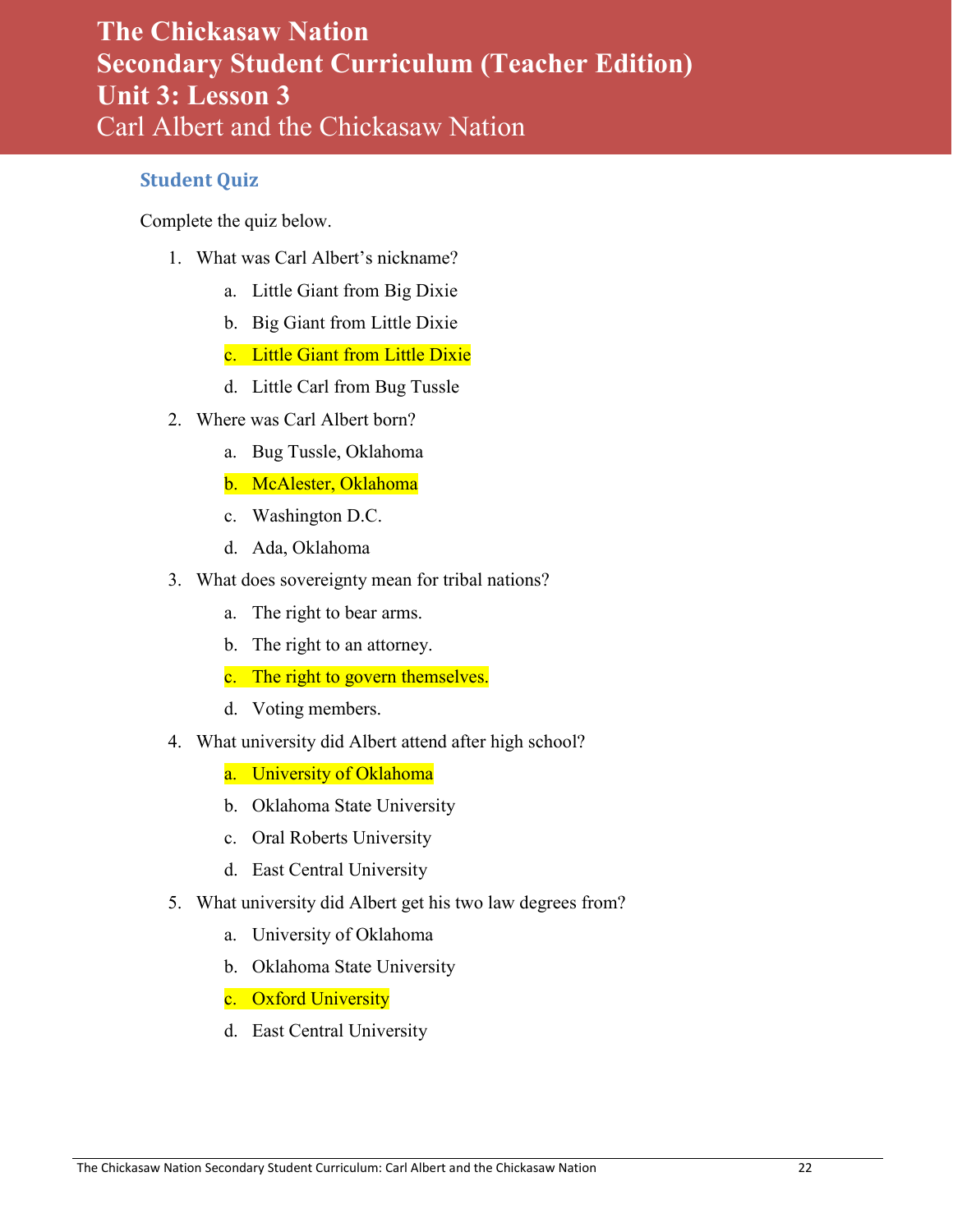- 6. What was the American Indian population of Albert's home state when he served as an Oklahoma State Representative?
	- a. One-half
	- b. One-fourth
	- c. Two-thirds
	- d. Four-fourths
- 7. What president aggressively spoke to Congress regarding the health and wellbeing of American Indians on July 8, 1970?
	- a. President Barack Obama
	- b. President Bill Clinton
	- c. President Richard Nixon
	- d. President Jimmy Carter
- 8. Which Chickasaw Nation Governor led the way in winning a competitive proposal to locate a new Indian Health Service hospital inside the Chickasaw Nation?
	- a. Gov. Douglas H. Johnston
	- b. Gov. Palmer S. Mosely
	- c. Gov. E.B. "Hugh" Maytubby
	- d. Gov. Overton James
- 9. The Carl Albert Indian Health Facility was dedicated on what date?
	- a. June 12, 1978
	- b. June 12, 1980
	- c. June 14, 1980
	- d. June 14, 1978
- 10. What is the current name of the former Carl Albert Indian Health Facility?
	- a. Carl Albert Service Center
	- b. Chickasaw Nation Medical Center
	- c. Chickasaw Cultural Center
	- d. Chickasaw National Capitol Building